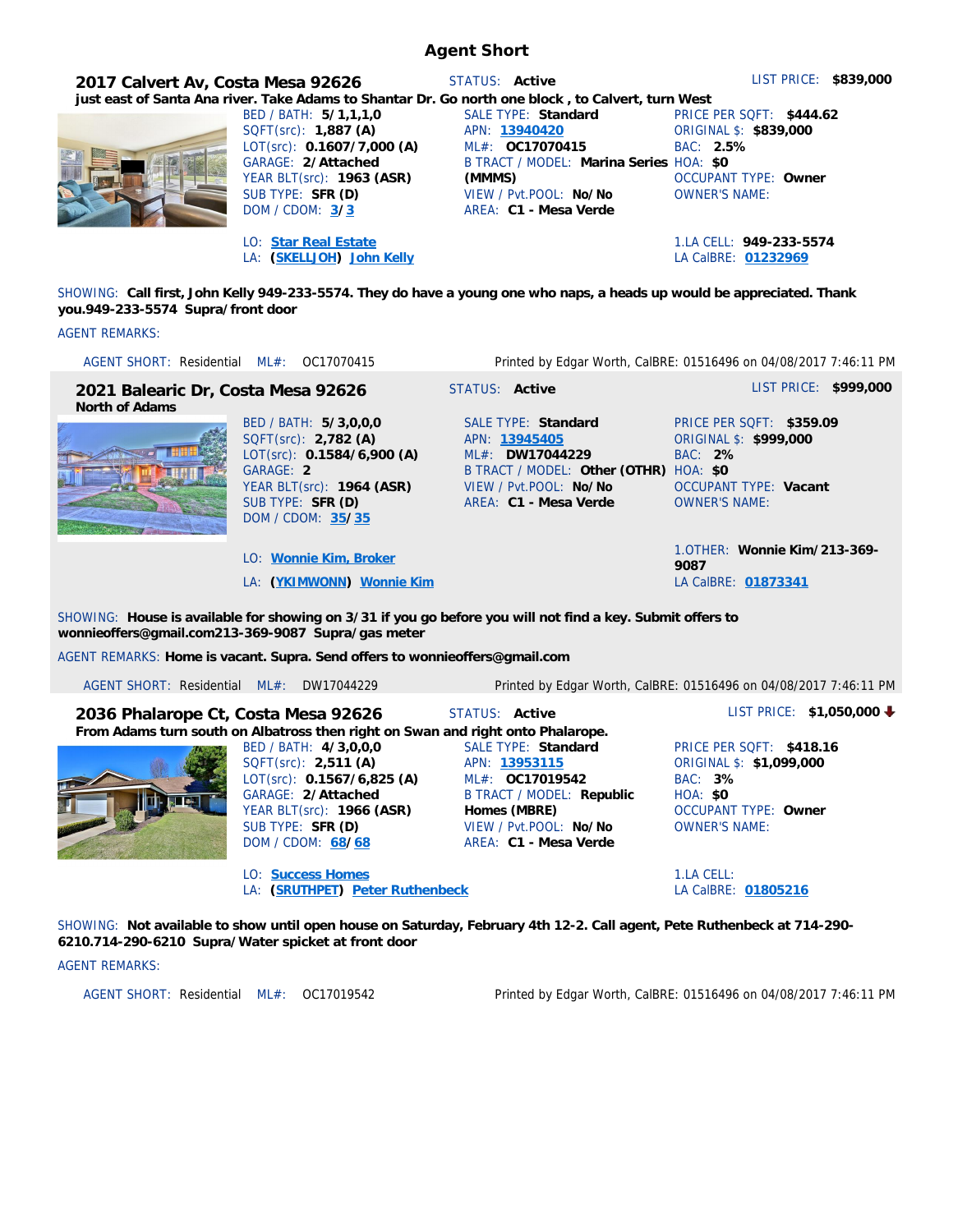| Adams to Albatross, Rt on Flamingo, L on Mallard to Mandarin                                                                                            |                                                                                                                                      |
|---------------------------------------------------------------------------------------------------------------------------------------------------------|--------------------------------------------------------------------------------------------------------------------------------------|
|                                                                                                                                                         |                                                                                                                                      |
| SALE TYPE: Standard<br>APN: 13953411<br>ML#: NP17062483<br>B TRACT / MODEL: Republic<br>Homes (MBRE)<br>VIEW / Pyt.POOL: No/No<br>AREA: C1 - Mesa Verde | PRICE PER SQFT: \$445.82<br>ORIGINAL \$: \$1,189,000<br>BAC: 2.5%<br>HOA: \$0<br><b>OCCUPANT TYPE: Owner</b><br><b>OWNER'S NAME:</b> |
|                                                                                                                                                         | 1.LA DIRECT: 949-631-9999<br>LA CalBRE: 01017277                                                                                     |
|                                                                                                                                                         | SHOWING: Please allow for 24 hour potice Showings by appointment only- *please provide buyer background when you schedule            |

SHOWING: **Please allow for 24 hour notice. Showings by appointment only- \*please provide buyer background when you schedule your showing through the SHOWINGTIME LINK located on this page. Any questions- call the Tim Carr Group at 949-631-9999.949 631 9999 None/none**

AGENT REMARKS: **Sale subject to sellers closing on replacement property (already in escrow).**

| AGENT SHORT: Residential ML#:    | NP17062483                                                                                                                                                              |                                                                                                                                                            | Printed by Edgar Worth, CalBRE: 01516496 on 04/08/2017 7:46:11 PM                                                                           |
|----------------------------------|-------------------------------------------------------------------------------------------------------------------------------------------------------------------------|------------------------------------------------------------------------------------------------------------------------------------------------------------|---------------------------------------------------------------------------------------------------------------------------------------------|
| 2885 Europa Dr, Costa Mesa 92626 | 1-405N exit Fairview/Harbor; left on Harbor; right on Adams; Right on Mesa Verde; Left on Boa Vista to Europa Dr                                                        | STATUS: Active                                                                                                                                             | LIST PRICE: \$1,385,000                                                                                                                     |
|                                  | BED / BATH: 5/3,0,1,0<br>SOFT(src): 2,933 (A)<br>LOT(src): 0.202/8,800 (A)<br>GARAGE: 2/Attached<br>YEAR BLT(src): 1964 (ASR)<br>SUB TYPE: SFR (D)<br>DOM / CDOM: 37/37 | SALE TYPE: Standard<br>APN: 13945508<br>ML#: 0C17042246<br>B TRACT / MODEL: Country Club<br>II (MMC2)<br>VIEW / Pvt.POOL: Yes/Yes<br>AREA: C1 - Mesa Verde | PRICE PER SOFT: \$472.21<br>ORIGINAL \$: \$1,385,000<br>BAC: 2.5%<br><b>HOA: \$0</b><br><b>OCCUPANT TYPE: Owner</b><br><b>OWNER'S NAME:</b> |
|                                  | LO: HOM Sotheby's International<br>LA: (SROSHNIC) Nick Roshdieh                                                                                                         |                                                                                                                                                            | 1.LA CELL:<br>LA CalBRE: 01339587                                                                                                           |

SHOWING: **TEXT LISTING AGENT AT (949) 254-4775 FOR PRIVATE SHOWING WITH AT LEAST 24 HRS PRIOR NOTICE.949-254-4775 None, See Remarks/NONE**

## AGENT REMARKS:

| AGENT SHORT: Residential ML#: 0C17042246 |                                                                                                                                                                |                                                                                                                                                                                 | Printed by Edgar Worth, CalBRE: 01516496 on 04/08/2017 7:46:11 PM                                                               |
|------------------------------------------|----------------------------------------------------------------------------------------------------------------------------------------------------------------|---------------------------------------------------------------------------------------------------------------------------------------------------------------------------------|---------------------------------------------------------------------------------------------------------------------------------|
| 2043 N Capella Ct, Costa Mesa 92626      | EAST ON ADAMS ~ LF SHANTAR ~ LF CALVERT ~ RT NORTH CAPELLA                                                                                                     | STATUS: Active                                                                                                                                                                  | LIST PRICE: \$1,449,000 →                                                                                                       |
|                                          | BED / BATH: 3/2.0.0.0<br>SQFT(src): 2,188 (A)<br>LOT(src): 0.202/8,800 (A)<br>GARAGE: 2<br>YEAR BLT(src): 1963 (ASR)<br>SUB TYPE: SFR (D)<br>DOM / CDOM: 54/54 | SALE TYPE: Standard<br>APN: 13940101<br>ML#: OC17027492<br>B TRACT / MODEL: Marina Series HOA: \$0<br>$(MMMS)/A$ , Plan 3<br>VIEW / Pyt. POOL: Yes/Yes<br>AREA: C1 - Mesa Verde | <b>PRICE PER SQFT: \$662.25</b><br>ORIGINAL \$: \$1,479,000<br>BAC: 2.5%<br><b>OCCUPANT TYPE: Owner</b><br><b>OWNER'S NAME:</b> |
|                                          | LO: Star Real Estate Harbour Homes<br>LA: (OCMCCAJUD) Judy McCarty                                                                                             |                                                                                                                                                                                 | 1.LA CELL: 714-325-4979<br>LA CalBRE: 01984155                                                                                  |

SHOWING: **Private showings only. PLEASE DO NOT DISTURB OCCUPANTS. Please call Judy McCarty@ 714-325-4979. I look forward to your call :-)714-325-4979 /N/A**

AGENT REMARKS: **Buyer to verify sq. footage and lot size sq. Footage and lot size provided by assessor but not verified by listing agent. Submit all offers with proof of funds & loan approval to JudyStarRealEstate@gmail.com. THIS HOUSE IS SOLD AS IS. There will be no concessions or repairs honored.**

AGENT SHORT:ResidentialML#: OC17027492 Printed by Edgar Worth, CalBRE: 01516496 on 04/08/2017 7:46:11 PM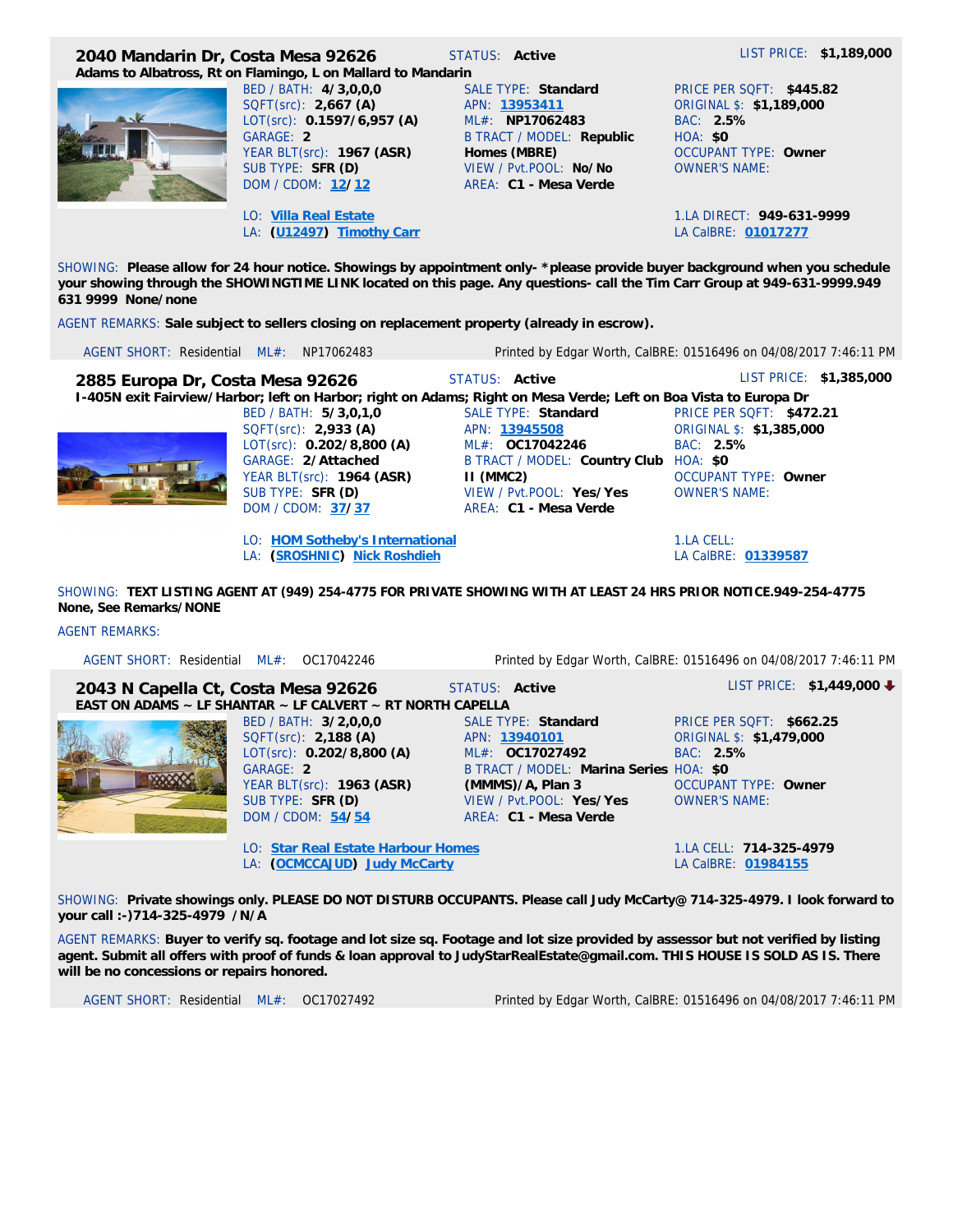**2778 Mallard Dr, Costa Mesa 92626** STATUS: **Active Under Contract** LIST PRICE: **\$928,000 Adams to Albatross, right onto Flamingo property will be on your left** BED / BATH: **5/3,0,0,0** SQFT(src): **2,718 (E)** LOT(src): **0.1438/6,262 (E)** GARAGE: **2/Attached** YEAR BLT(src): **1967 (EST)** SUB TYPE: **SFR (D)** DOM / CDOM: **23/23** SALE TYPE: **Standard** APN: **13954201** ML#: **PW17051135** B TRACT / MODEL: **Republic Homes (MBRE)** VIEW / Pvt.POOL: **No/No** AREA: **C1 - Mesa Verde** PRICE PER SQFT: **\$341.43** ORIGINAL \$: **\$928,000** BAC: **2.5%** HOA: **\$0** OCCUPANT TYPE: **Tenant** OWNER'S NAME: LO: **Torelli Realty** 1.LO PHONE: **714-540-7355** LA: **(ptoreval) Valerie Torelli** LA CalBRE: **00668297**

SHOWING: **Please call listing Office 714-540-7355 24 hours Notice \*\*\*\*\* Key is a little tricky slide in about 99.9% and turn back and forth it will work /Seller Controlled**

### AGENT REMARKS:

AGENT SHORT:ResidentialML#: PW17051135 Printed by Edgar Worth, CalBRE: 01516496 on 04/08/2017 7:46:11 PM

**2069 Phalarope Ct, Costa Mesa 92626** STATUS: **Active Under Contract** LIST PRICE: **\$1,075,000 Brookhurst/Adams East on Adams & turn right on Albatross to Swan & right on Phalarope**



BED / BATH: **4/1,2,0,0** SQFT(src): **2,662 (S)** LOT(src): **0.1687/7,350 (A)** GARAGE: **2/Attached** YEAR BLT(src): **1966 (ASR)** SUB TYPE: **SFR (D)** DOM / CDOM: **19/19**

LO: **Star Real Estate** 1.LA CELL: **714-329-6155** LA: **(SQUICTER) Teresa Quick** LA CalBRE: **00524783**

SALE TYPE: **Standard** APN: **13953201** ML#: **OC17056629** B TRACT / MODEL: **Republic Homes (MBRE)** VIEW / Pvt.POOL: **No/No** AREA: **C1 - Mesa Verde**

PRICE PER SQFT: **\$403.83** ORIGINAL \$: **\$1,075,000** BAC: **2.5%** HOA: **\$0** OCCUPANT TYPE: **Owner** OWNER'S NAME: **Vacant**

SHOWING: **Vacant Use Supra on waterpipe See remarks714-329-6155 Supra/Waterpipe**

AGENT REMARKS: **Home is now vacant and easy to show. Please lock up all doors when you leave and leave a business card. All offers with proof of funds, FICO scores and DUI lender approval to teresaquickre@gmail.com.**

**1984 Kornat Dr, Costa Mesa 92626** STATUS: **Active Under Contract** LIST PRICE: **\$1,178,000 Mesa Verde Dr W to Boa Vista to Kornat**



BED / BATH: **4/3,0,0,0** SQFT(src): **2,187 (A)** LOT(src): **0.162/7,056 (A)** GARAGE: **2/Attached** YEAR BLT(src): **1964 (ASR)** SUB TYPE: **SFR (D)** DOM / CDOM: **11/11**

LO: **Torelli Realty** 1.LO PHONE: **714-540-7355** LA: **(ptoreval) Valerie Torelli** LA CalBRE: **00668297**

AGENT SHORT:ResidentialML#: OC17056629 Printed by Edgar Worth, CalBRE: 01516496 on 04/08/2017 7:46:11 PM

SALE TYPE: **Standard** APN: **13944104** ML#: **PW17063205** B TRACT / MODEL: **Country Club**  HOA: **\$0 II (MMC2)** VIEW / Pvt.POOL: **Yes/No**

AREA: **C1 - Mesa Verde**

PRICE PER SQFT: **\$538.64** ORIGINAL \$: **\$1,178,000** BAC: **2.5%** OCCUPANT TYPE: **Owner** OWNER'S NAME:

SHOWING: **Appointment Only Torelli Agent to accompany None/NONE**

AGENT REMARKS: **Call Listing office for Excluded buyers list**

AGENT SHORT:ResidentialML#: PW17063205 Printed by Edgar Worth, CalBRE: 01516496 on 04/08/2017 7:46:11 PM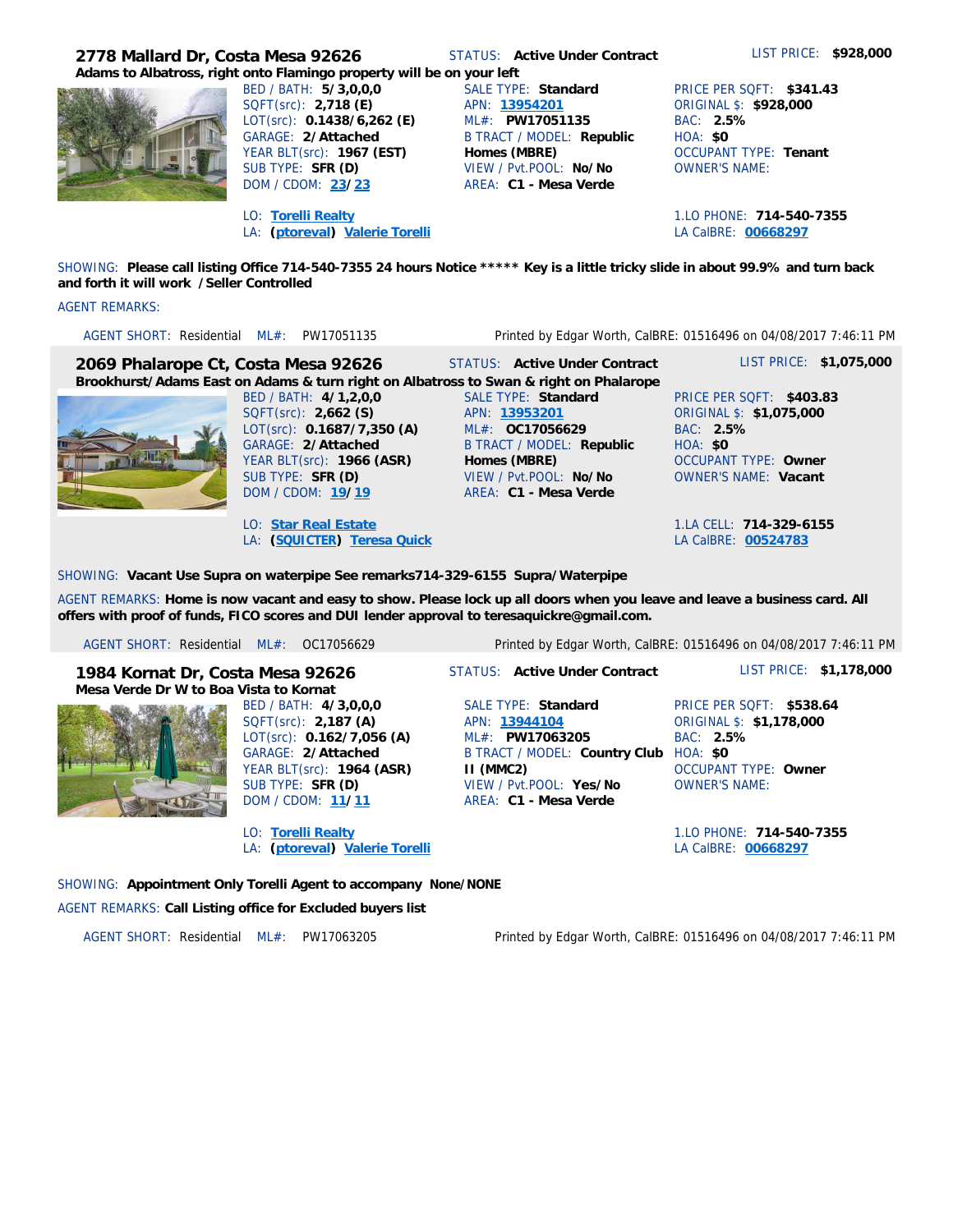|                                                                          | 2072 Flamingo Dr, Costa Mesa 92626                 | STATUS: Pending                                                                          | LIST PRICE: \$839,000                                             |
|--------------------------------------------------------------------------|----------------------------------------------------|------------------------------------------------------------------------------------------|-------------------------------------------------------------------|
| East of Santa Ana River, South of Adams                                  |                                                    |                                                                                          |                                                                   |
|                                                                          | BED / BATH: 5/2,1,0,0                              | SALE TYPE: Standard                                                                      | PRICE PER SOFT: \$309.48                                          |
|                                                                          | SOFT(src): 2,711 (A)<br>LOT(src): 0.1515/6,600 (A) | APN: 13954120<br>ML#: OC17055679                                                         | ORIGINAL \$: \$839,000<br>BAC: 2.5%                               |
| ШE                                                                       | GARAGE: 3                                          | B TRACT / MODEL: Buccola I                                                               | <b>HOA: \$0</b>                                                   |
|                                                                          | YEAR BLT(src): 1968 (ASR)                          | (MBB1)                                                                                   | <b>OCCUPANT TYPE: Vacant</b>                                      |
|                                                                          | SUB TYPE: SFR (D)                                  | VIEW / Pvt.POOL: No/No                                                                   | PURCHASE CONTRACT: 03/28/17                                       |
|                                                                          | DOM / CDOM: $3/3$                                  | AREA: C1 - Mesa Verde                                                                    |                                                                   |
|                                                                          | LO: Star Real Estate                               |                                                                                          | 1.LA CELL: 949-233-5574                                           |
|                                                                          | LA: (SKELLJOH) John Kelly                          |                                                                                          | LA CalBRE: 01232969                                               |
|                                                                          |                                                    |                                                                                          |                                                                   |
|                                                                          |                                                    | SHOWING: Go Direct. Please make sure all doors and windows are locked. Supra/Front Porch |                                                                   |
| AGENT REMARKS: Agents - This property does back to Adams.                |                                                    |                                                                                          |                                                                   |
|                                                                          |                                                    |                                                                                          |                                                                   |
| AGENT SHORT: Residential ML#: 0C17055679                                 |                                                    |                                                                                          | Printed by Edgar Worth, CalBRE: 01516496 on 04/08/2017 7:46:11 PM |
|                                                                          |                                                    | STATUS: Pending                                                                          | LIST PRICE: \$1,199,000 ♦                                         |
| 2717 Sandpiper Dr, Costa Mesa 92626<br>Cross streets Adams and Placentia |                                                    |                                                                                          |                                                                   |
|                                                                          | BED / BATH: 6/3,0,0,0                              | SALE TYPE: Standard                                                                      | PRICE PER SQFT: \$359.41                                          |
|                                                                          | SQFT(src): 3,336 (A)                               | APN: 13953336                                                                            | ORIGINAL \$: \$1,349,000                                          |
|                                                                          | LOT(src): 0.1921/8,369 (A)                         | ML#: CV16735558                                                                          | BAC: 2.5%                                                         |
|                                                                          | GARAGE: 2                                          | B TRACT / MODEL: Other (OTHR) HOA: \$0                                                   |                                                                   |
|                                                                          | YEAR BLT(src): 1967 (APP)<br>SUB TYPE: SFR (D)     | VIEW / Pvt.POOL: Yes/No<br>AREA: C1 - Mesa Verde                                         | <b>OCCUPANT TYPE: Vacant</b><br>PURCHASE CONTRACT: 02/07/17       |
|                                                                          | DOM / CDOM: 103/103                                |                                                                                          |                                                                   |

LA: **(C22972) RICHARD MARTINEZ** LA CalBRE: **01791304**

SHOWING: **Vacant go direct. Supra on door. If you need lockbox access please call Neil At 949-531-2121949-531-2121 Combo, Supra/water pipe**

AGENT REMARKS: **Please Email All offers to Rickymm65@gmail.com. Please contact My Assistant Neil Turner at 949-531-2121 for Information regarding this property or also Myself at 949-330-3071. Supra is on the door and if you need access through lockbox call Neil for combo.**

> SALE TYPE: **Standard** APN: **13945405** ML#: **PW16184900**

VIEW / Pvt.POOL: **No/No** AREA: **C1 - Mesa Verde**

**2021 Balearic Dr, Costa Mesa 92626** STATUS: **Closed** LIST/CLOSE: **\$980,000/\$835,000 Cross Streets: Adams & Shantar**



BED / BATH: **5/3,0,0,0** SQFT(src): **2,782 (A)** LOT(src): **0.158/6,900 (A)** GARAGE: **2/Attached** YEAR BLT(src): **1964 (ASR)** SUB TYPE: **SFR (D)** DOM / CDOM: **107/107**

SO: **J.D. Real Estate** COE DATE: **01/10/17** LO: **J.D. Real Estate** 1.LA CELL: LA: **(PCINTRON) Orlando Cintron** LA CalBRE: **01230036**

AGENT SHORT:ResidentialML#: CV16735558 Printed by Edgar Worth, CalBRE: 01516496 on 04/08/2017 7:46:11 PM

B TRACT / MODEL: **Other (OTHR)** HOA: **\$0** PRICE PER SQFT: **\$300.14** ORIGINAL \$: **\$1,050,000** BAC: **2.500%** OCCUPANT TYPE: **Vacant** OWNER'S NAME: FINANCING: **CASH**

SHOWING: **Go Direct,Key Box7147512787 ext.216 Supra/Gas Meter**

AGENT REMARKS: **Go Direct. Lockbox located on Gas meter, left side of home (through gate). Submit offer with DU approval, FICO and proof of funds. Concessions for flooring, interior paint, spa repairs negotiable. Questions please call 714-403-7080. Thank you for showing!**

AGENT SHORT:ResidentialML#: PW16184900 Printed by Edgar Worth, CalBRE: 01516496 on 04/08/2017 7:46:11 PM